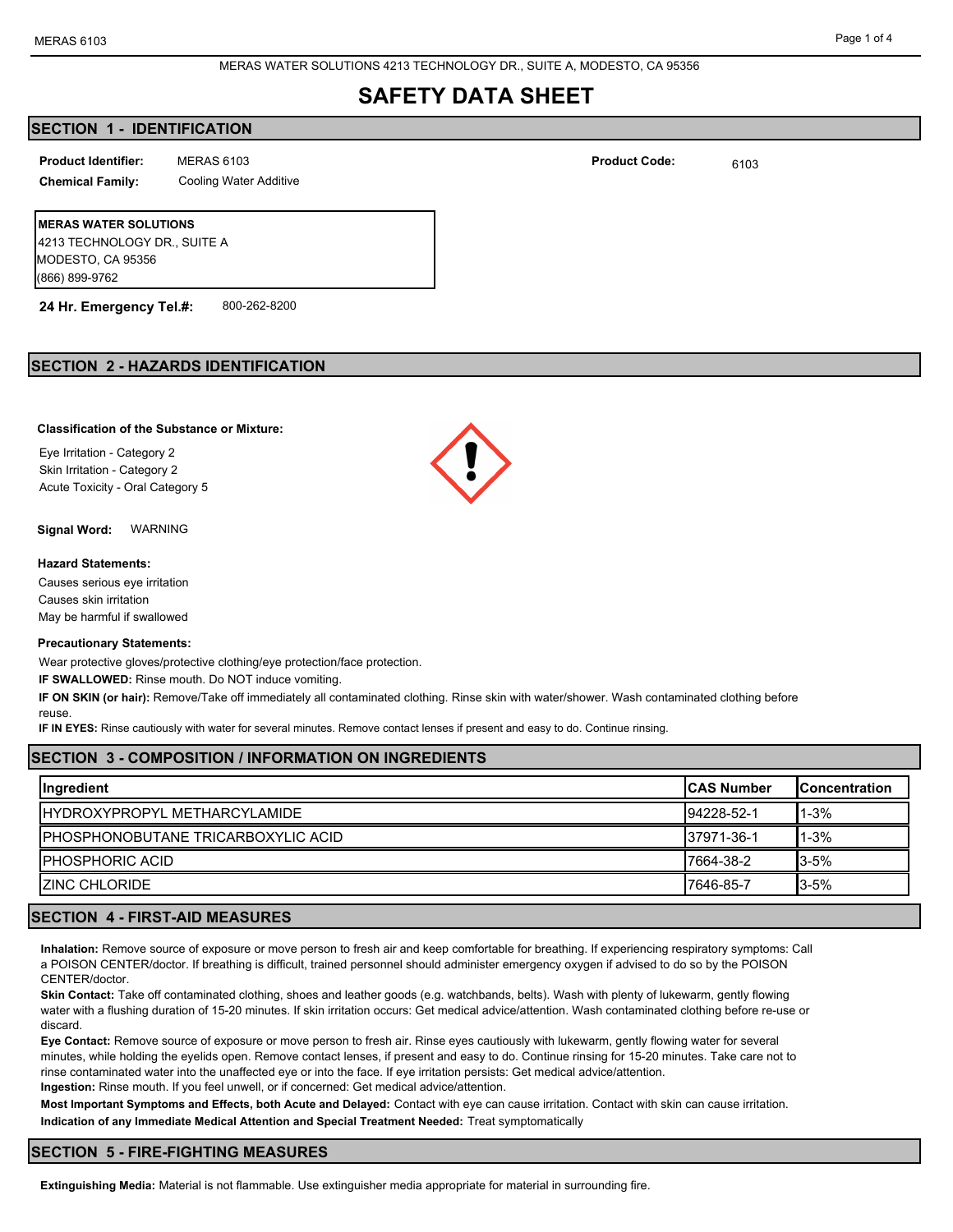MERAS WATER SOLUTIONS 4213 TECHNOLOGY DR., SUITE A, MODESTO, CA 95356

# **SAFETY DATA SHEET**

**Special hazards arising from the substance of mixture:** Emits toxic fumes under fire conditions.

**Flammability classification (OSHA 29 CFR 1910.106) (Hazcom 2012):** Non flammable

**Hazardous Combustion Products:** Non combustible

**Special protective equipment and precautions for firefighters:** In the event of a fire, wear full protective clothing and NIOSH-approved self-contained breathing apparatus.

### **SECTION 6 - ACCIDENTAL RELEASE MEASURES**

**Personal precautions, protective equipment and emergency procedures:** Ventilate area of leak or spill. Wear appropriate personal protective equipment as specified in Section 8. Isolate hazard area. Keep unnecessary and unprotected personnel from entering. **Methods and materials for containment and cleaning up:** SMALL SPILLS (less than 1 gallon): May be flushed to an approved sewer line (with large amounts of water). Larger spills should be absorbed and collected for disposal. Ensure adequate decontamination of tools and equipment following clean up.

**Special spill response procedures:** Prevent from entering sewers, waterways, or low areas.

### **SECTION 7 - HANDLING AND STORAGE**

**Precautions for Safe Handling:** Wear at least chemical resistant gloves and eye protection, face shield, and chemical resistant garments when handling, moving or using this product. Do not contaminate water, food, or feed by storage or disposal. **Conditions for Safe Storage:** Keep product in tightly closed container when not in use. Do not drop, roll or skid drum. **Incompatible materials:** Oxidizing agents and strong bases

## **SECTION 8 - EXPOSURE CONTROLS / PERSONAL PROTECTION**

**Ventilation and engineering measures:** Forced air, local exhaust, or open air is adequate.

**Respiratory Protection:** Not a respiratory irritant unless dealing with a mist form, then wear appropiate NIOSH respirator.

**Skin Protection:** Wear chemical resistant gloves and chemical resistant garments when handling, wash garments before re-use.

**Eye/Face Protection:** Wear chemical goggles; also wear a face shield if splashing hazard exists.

**Other Protective Equipment:** Eye wash facility and emergency shower should be in close proximity.

**General Hygiene Conditions:** Do not eat, drink or smoke when using this product. Wash thoroughly after handling. Remove and wash contaminated clothing before re-use. Handle in accordance with good industry hygiene and safety practice.

## **SECTION 9 - PHYSICAL AND CHEMICAL PROPERTIES**

**Appearance:** Pale yellow clear liquid. **Odor:** Odorless **pH:** 3.0-4.0 **Melting/Freezing point:** No information available. **Initial boiling point and boiling range:** No information available. **Flammability (solid, gas):** Non flammable. **Relative density:** 1.10 g/mL **Solubility in Water:** Complete **Decomposition temperature:** No information available. **Viscosity:** 10-25 cSt at 20ºC / 68ºF

## **SECTION 10 - STABILITY AND REACTIVITY**

**Reactivity:** Reactive with oxidizing agents, reducing agents, organic material, metals, bases and alkalis. **Chemical Stability:** Stable under normal conditions **Possibility of Hazardous Reactions:** May react with incompatible materials **Conditions to Avoid:** Incompatible materials **Incompatible Materials:** Alkalis, oxidizing agents, metals, bases and organic materials. **Hazardous Decomposition Products:** Potentially dangerous phosphorous oxides.

# **SECTION 11 - TOXICOLOGICAL INFORMATION**

#### **Information on likely routes of exposure:**

Routes of entry - inhalation: YES Routes of entry - skin & eye: YES Routes of entry - ingestion: YES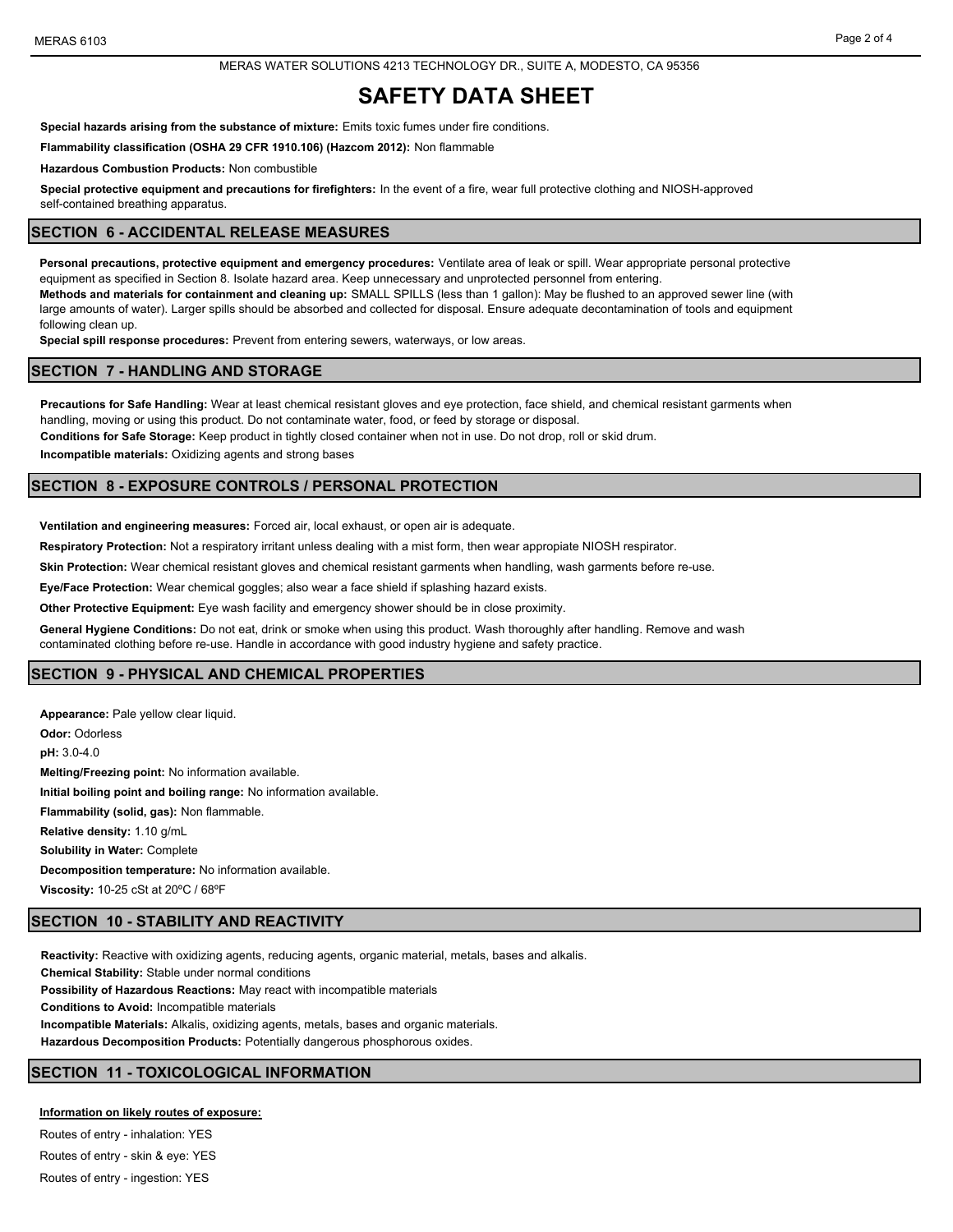#### MERAS WATER SOLUTIONS 4213 TECHNOLOGY DR., SUITE A, MODESTO, CA 95356

# **SAFETY DATA SHEET**

Routes of entry - skin absorption: NO

#### **Potential Health Effects:**

**Signs and symptoms of short term (acute) exposure:**

**Inhalation:** May cause irritation to respiratory system in mist/vapor form.

**Ingestion:** May cause nausea, vomiting, abdominal pain, gastrointestinal tract burns, gastrointestinal upset and/or diarrhea. **Skin:** May cause skin irritation including redness, edema, swelling, rash, scaling or blistering, drying and/or cracking of skin.

**Eye:** May cause redness, stinging, tearing, swelling, itching and/or irritation of the eye. Possible eye damage if left untreated.

#### **Potential Chronic Health Effects:**

**Mutagenicity:** Not known to have mutagenic effects in humans or animals. **Carcinogenicity:** Not listed by ACGIH, IARC, NIOSH, NTP, or OSHA. **Reproductive effects:** No known reproductive effects in humans or animals. **Sensitization to material:** Not a known sensitizer in humans or animals. **Specific target organ effects:** May cause damage to the following organs: blood, liver, skin, eyes, bone marrow.

**Toxicological data:** The calculated ATE values for this mixture are:

ATE oral =  $>2000$  mg/kg

ATE dermal  $=$  >10000 mg/kg

ATE inhalation = No information available.

### **SECTION 12 - ECOLOGICAL INFORMATION**

**Ecotoxicity:** Not expected to be toxic to the environment. **Persistence and degradability:** Not expected to persist. Readily biodegradable. **Bioaccumulation potential:** Not expected to bioaccumulate. **Mobility in soil:** No information available.

### **SECTION 13 - DISPOSAL CONSIDERATIONS**

**Handling for disposal:** Do not contaminate water, food, or feed by storage and/or disposal. When handling refer to protective measures listed in sections 7 and 8. Empty residue from containers, rinse container well. **Method of disposal:** Dispose of in accordance with all applicable federal, state, provincial and local regulations. Contact your local, state, provincial or federal environmental agency for specific rules. **RCRA:** Not a listed RCRA hazardous waste.

# **SECTION 14 - TRANSPORTATION INFORMATION**

Certain shipping modes or package sizes may have exceptions from the transport regulations. The classification provided may not reflect those exceptions and may not apply to all shipping modes or package sizes.

Please note the GHS and DOT Standarts are NOT identical and therefore can have varying classifications

**US 49 CFR/DOT/IATA/IMDG Information:** Non hazardous material

**Environmental hazards:** Not a Marine Pollutant

## **SECTION 15 - REGULATORY INFORMATION**

#### **US Federal Information:**

**US CERCLA Reportable quantity (RQ):** Phosphoric acid has a RQ of 1000 pounds. Zinc chloride has a RQ of 1000 pounds. **SARA Title III:** No chemicals in this product are subject to SARA Title III reporting.

## **SECTION 16 - OTHER INFORMATION**

**Legend:**

**SARA:** The Superfund Amendments and Reauthorization Act

**RCRA:** Resource Conservation and Recovery Act

**TSCA:** Toxic Substances Control Act